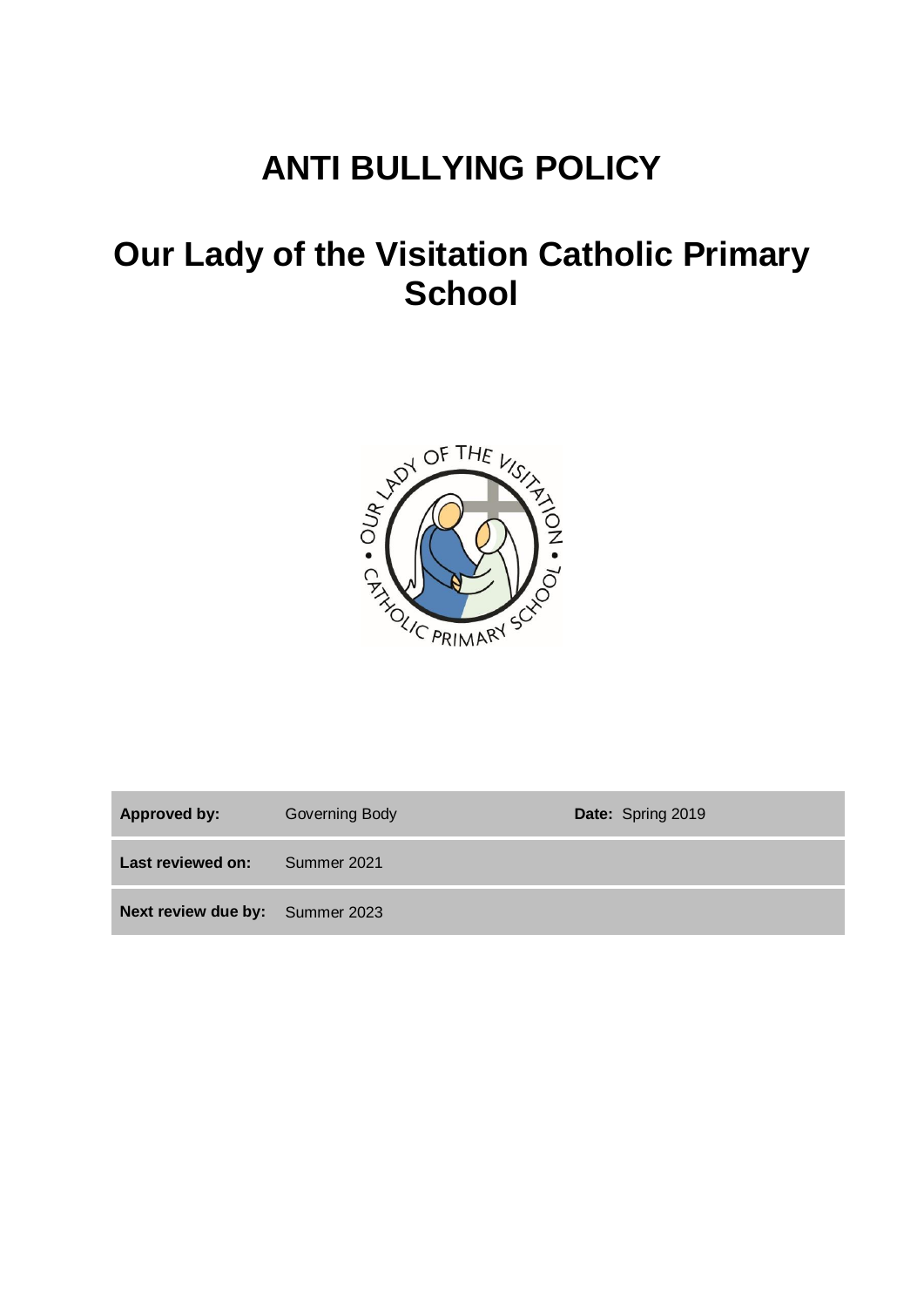## **SAFE to LEARN and PLAY: ANTI-BULLYING POLICY**

#### **Statement of Intent**

We are committed to providing a caring, friendly and safe environment for all of our pupils so they can learn and play in a relaxed, secure and safe atmosphere. Bullying of any kind is unacceptable at our school. If bullying does occur, all pupils should be able to tell and know that incidents will be dealt with promptly and effectively. We are a *TELLING* school. This means that *anyone* who knows that bullying is happening is expected to tell the staff.

### **What Is Bullying?**

Bullying is behaviour by an individual or group, usually repeated over time that intentionally hurts another individual or group either physically or emotionally.

Bullying can be:

- Emotional being unfriendly, excluding, tormenting e.g. hiding books, threatening gestures
- Physical pushing, kicking, hitting, punching or any use of violence
- Racist racial taunts, graffiti, gestures
- Sexual unwanted physical contact or sexually abusive comments
- Homophobic because of, or focussing on the issue of sexuality
- Verbal name-calling, sarcasm, spreading rumours, teasing
- Cyber all areas of internet, such as email & internet chat room misuse mobile threats by text messaging and calls misuse of associated technology i.e. camera and video facilities

#### **Why is it Important to Respond to Bullying?**

Bullying hurts – it results in pain and distress to the victim. No one deserves to be a victim of bullying. Everybody has the right to be treated with respect. Pupils who are bullying need to learn different ways of behaving. We have a responsibility to respond promptly and effectively to issues of bullying.

Objectives of this Policy:

- To help to reinforce our statement of intent that bullying will not be tolerated.
- To ensure everyone in our school feels safe and is safe.
- To safeguard the pupil who has experience of bullying and to trigger sources of support for the pupil.
- To help to sustain an environment in which children and adults are encouraged to share their concerns and where all children and adults are listened to and taken seriously.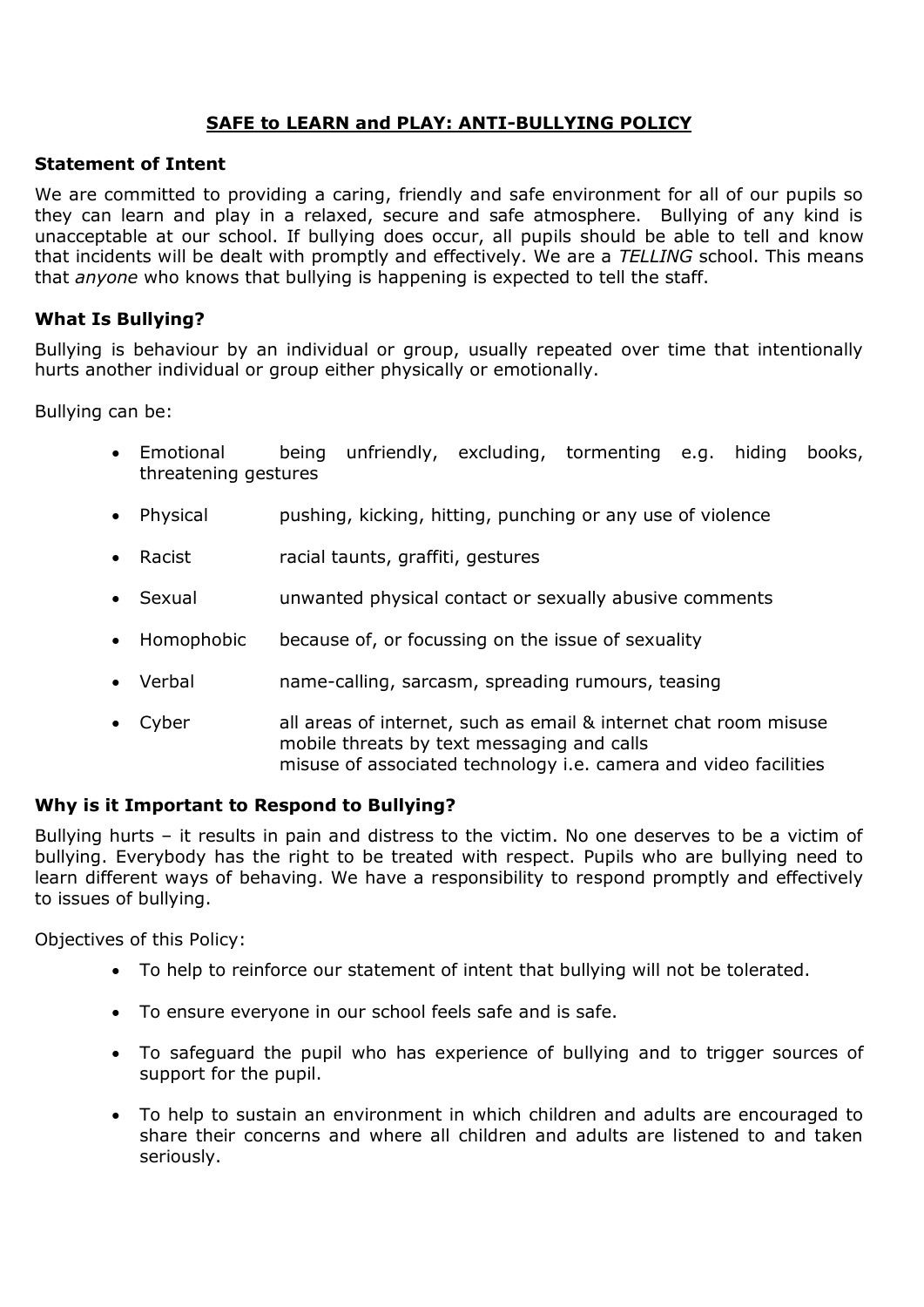- To ensure everyone in the school has an understanding of what bullying is and is familiar with this policy.
- To ensure all governors, teaching and non-teaching staff know what the school policy is on bullying, and follow it when bullying is reported.
- To ensure all pupils and parents know what the school policy is on bullying, and what they should do if bullying arises.
- To reassure pupils and parents that this school takes bullying seriously and that swift and appropriate support will be provided.

#### **Signs and Symptoms**

A child may indicate by signs or behaviour that he or she is being bullied. Adults should be aware of these possible signs and that they should investigate if a child:

- is unwilling to go to school (school phobic)
- feels ill in the morning
- begins to truant
- changes their usual routine
- begs to be driven to school
- becomes withdrawn, anxious, or lacking in confidence
- starts stammering
- cries themselves to sleep at night or has nightmares
- begins to do poorly in school work
- comes home with clothes torn or books damaged
- has possessions which are damaged or 'go missing'
- asks for money or starts stealing money (to pay bully)
- has dinner or other monies continually 'lost'
- has unexplained cuts or bruises
- comes home starving (money / lunch has been stolen)
- becomes aggressive, disruptive or unreasonable
- attempts or threatens suicide or runs away
- is bullying other children or siblings
- stops eating
- is frightened to say what's wrong
- gives improbable excuses for any of the above
- is afraid to use the internet or mobile phone
- is nervous and jumpy when a cyber message is received

These signs and behaviours could indicate other problems, but bullying should be considered a possibility and should be investigated.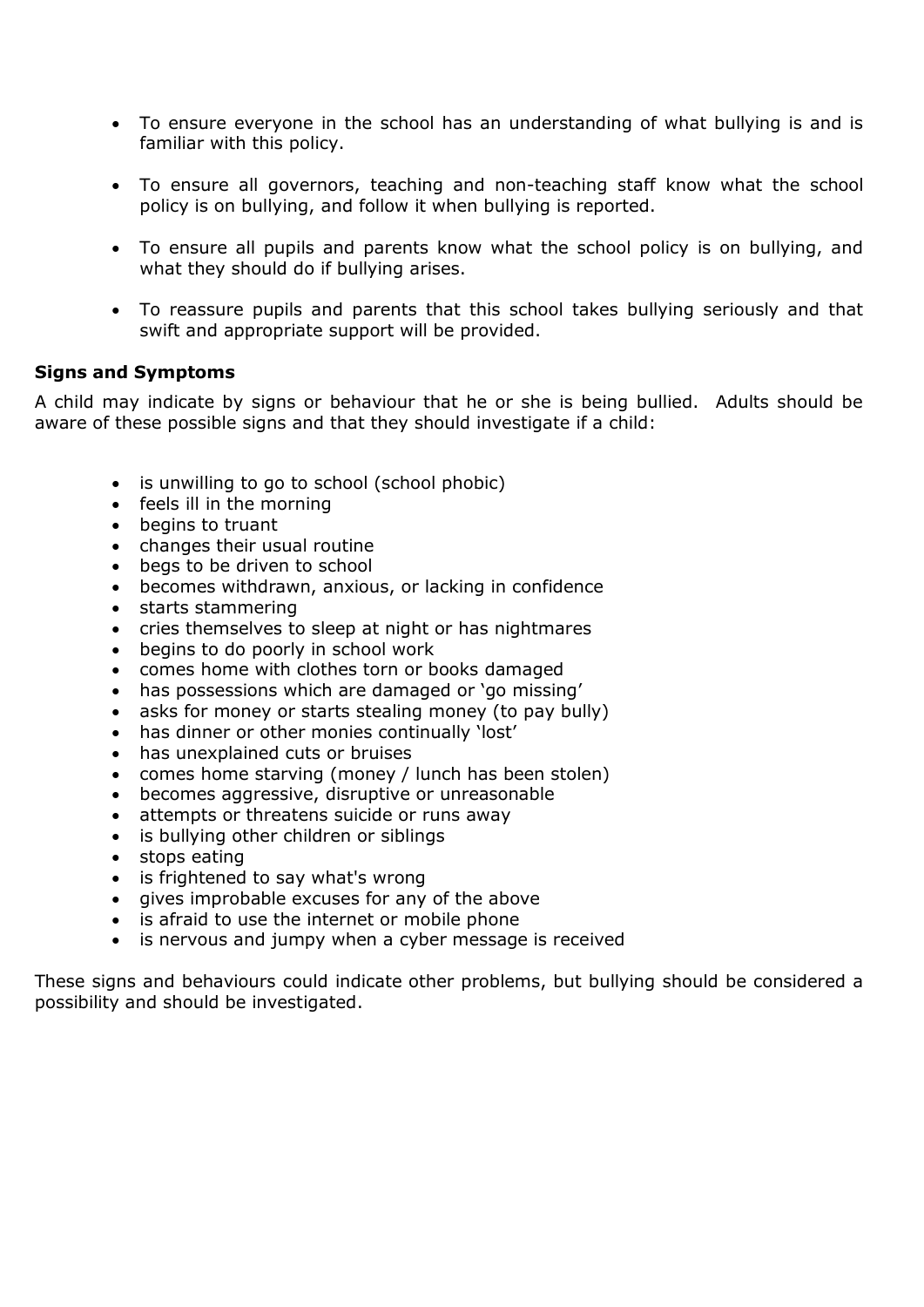### **Prevention / Combating Bullying**

- Effective school leadership that continues to promote an open and honest anti-bullying ethos.
- Encouraging pupils to report bullying in confidence using a variety of methods.
- Using a range of curriculum opportunities to draw out anti-bullying messages.

 Use of opportunities throughout the school calendar to raise awareness of the negative consequences of bullying e.g. anti-bullying week in November each year; school assemblies.

 Engaging pupils in the process of developing school policy and promoting open and honest reporting.

Engaging with parents promptly when issues of bullying come to light.

 Continuing to improve the school environment including evaluating staff supervision patterns and the physical nature of the school environment.

 Ensuring support is provided for both the child who is been bullied and the child who is bullying so that the behaviour does not reoccur and the relationship is mended. The school employs a member of staff who is a trained therapeutic practitioner with expertise in social groups.

 Disciplinary penalties for bullying will impress on the perpetrator that what s/he has done is unacceptable; deter him/her from repeating the behaviour; signal to other pupils that the behaviour is unacceptable and deter them from doing it. Sanctions will hold pupils who bully to account for their behaviour and ensure they face up to the harm they have caused and learn from it.

#### **Reporting, Recording and Monitoring Incidents of Bullying**

- Quick, clear and simple reporting to parents.
- Written/Online records of all bullying to be kept by the school (Eg use of Edukey site).
- Recording all incidents of bullying, by type and reporting the statistics to the governing body.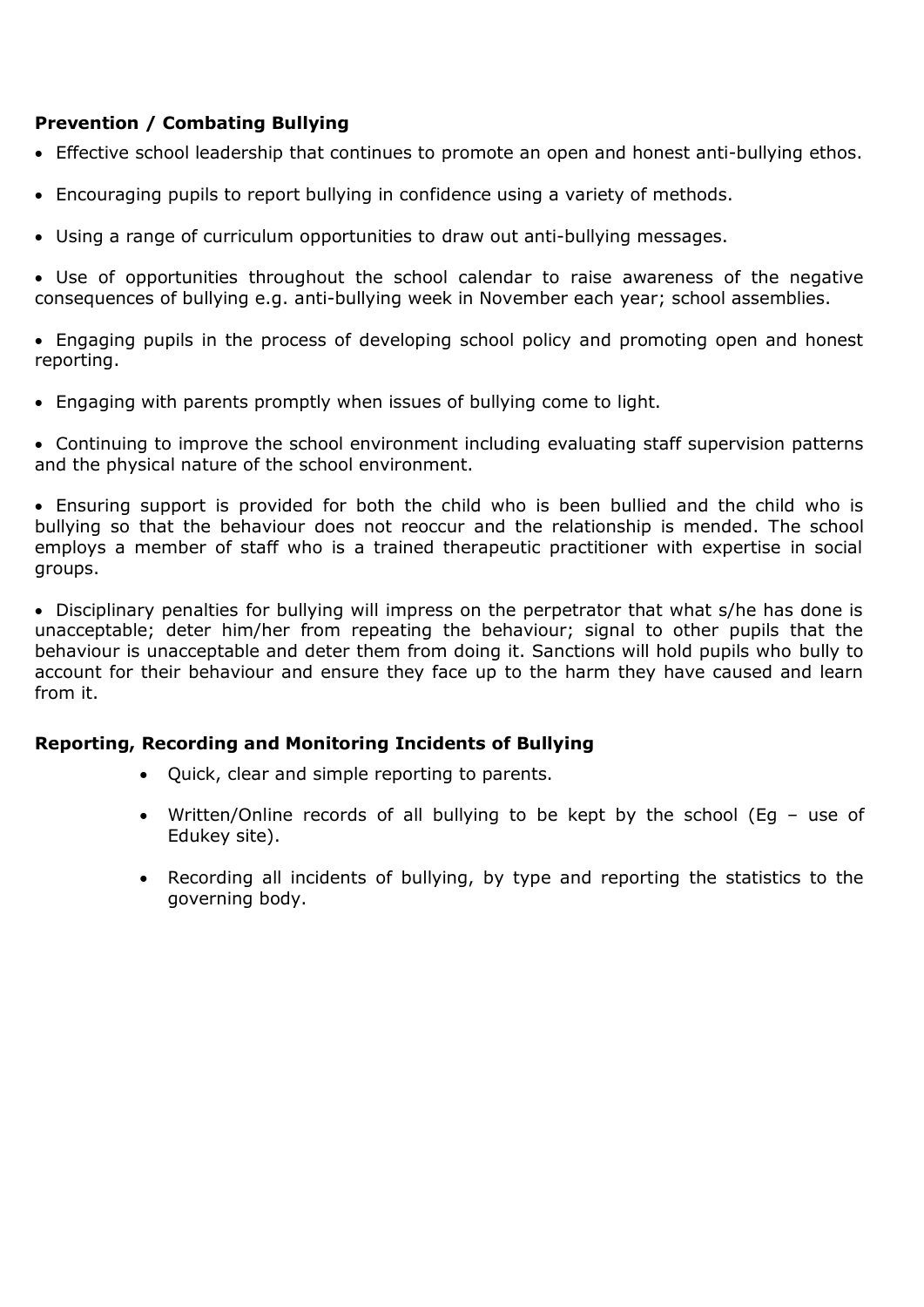# **BULLYING / RACIST INCIDENT REPORT FORM**

|                       |                                                             | Name/s of Victim |  |
|-----------------------|-------------------------------------------------------------|------------------|--|
| Gender                |                                                             |                  |  |
|                       | Ethnic background of Victim (see attached list)             |                  |  |
|                       | Name/s of alleged offender/s                                |                  |  |
|                       | Ethnic background of alleged offender/s (see attached list) |                  |  |
| Incident reported by  |                                                             |                  |  |
| Author of this report |                                                             |                  |  |
| Date of incident/s    |                                                             |                  |  |
|                       | Date completed form passed on to Headteacher                |                  |  |

| behaviours reported - circle key words as appropriate |                                                                                                                                                                                    |  |  |  |
|-------------------------------------------------------|------------------------------------------------------------------------------------------------------------------------------------------------------------------------------------|--|--|--|
| Emotional                                             | being unfriendly, excluding, tormenting e.g. hiding books, threatening gestures                                                                                                    |  |  |  |
| Physical                                              | pushing, kicking, hitting, punching or any use of violence                                                                                                                         |  |  |  |
| Racist                                                | racial taunts, graffiti, gestures                                                                                                                                                  |  |  |  |
| Sexual                                                | unwanted physical contact or sexually abusive comments                                                                                                                             |  |  |  |
| Homophobic                                            | because of, or focussing on the issue of sexuality                                                                                                                                 |  |  |  |
| Verbal                                                | name-calling, sarcasm, spreading rumours, teasing                                                                                                                                  |  |  |  |
| Cyber                                                 | all areas of internet, such as email & internet chat room misuse<br>mobile threats by text messaging and calls<br>misuse of associated technology i.e. camera and video facilities |  |  |  |